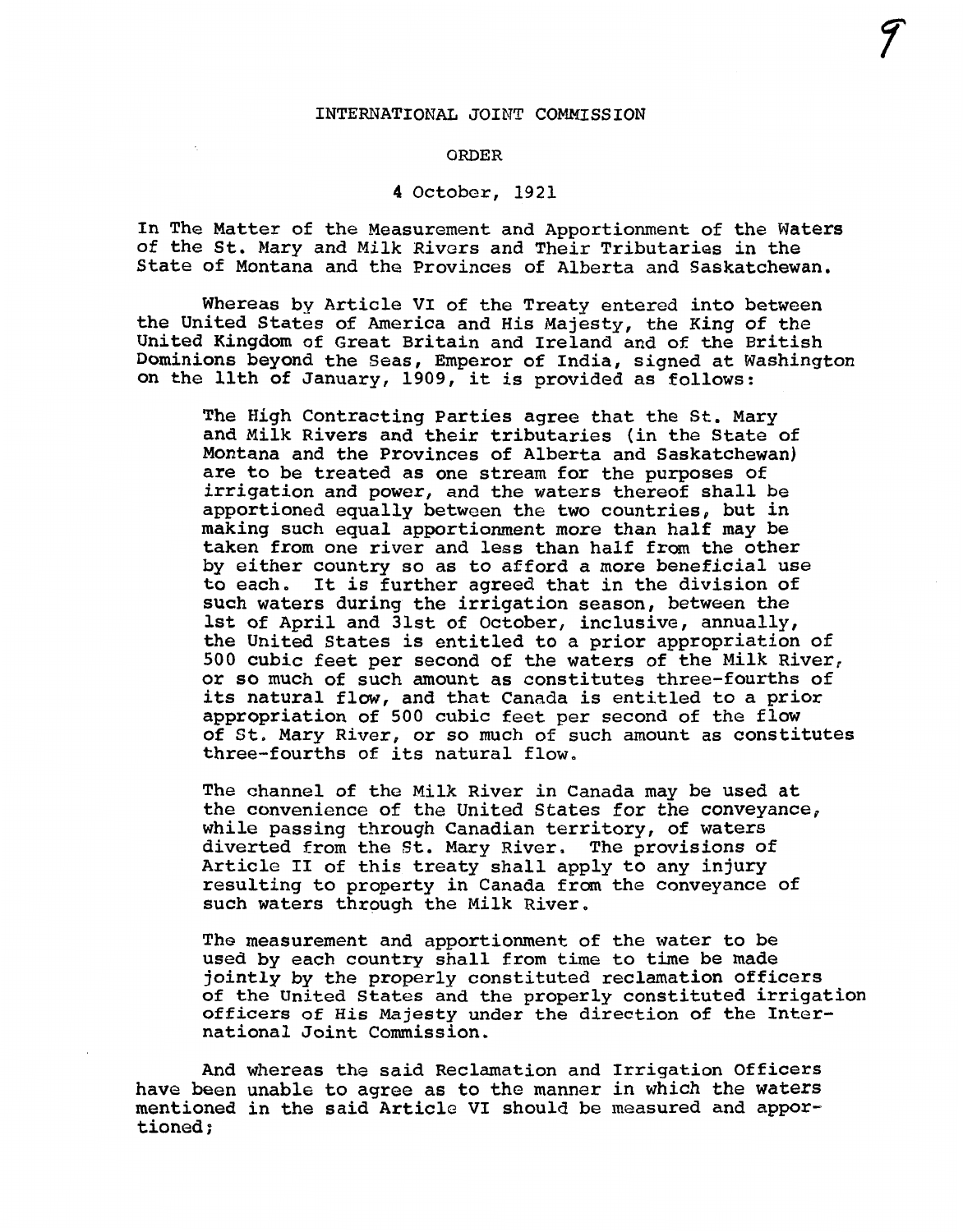And whereas, before giving directions as to the measurement and apportionment of the said waters, the International Joint Commission deemed it proper to hear such representations and suggestions thereon as the Governments of the United States and Canada, the Provinces of Alberta and Saskatchewan, and the State of Montana, and **as** corporations and persons interested might **see** fit to make, and for such purposes sittings of the Commission were held at the following times and places. At the city of St. **Paul,** in the State of Minnesota, on the 24th, 25th, 26th, 27th, and **28th** days of May, 1915; at the city of Detroit, in the State of Michigan, on the 15th, 16th, and 17th days of May, 1917; at the city of Ottawa, in the Province of Ontario, on the 3d, 4th, and 5th days of May, 1920; at the village of Chinook, in the State of Montana, on the 15th day of September, 1921; and at the city of Lethbridge, in the Province of Alberta, on the 17th day of September, 1921, when counsel and representatives of the said Governments, corporations, and persons appeared and presented their views;

And whereas, pending **final** decision as to the proper method of measuring and apportioning said waters, interim orders with reference thereto have been made by the International Joint Commission from time to time, the last of such orders bearing the date of 6th day of April, 1921;

And whereas the members of the International Joint Commission have unanimously determine6 that the said Reclamation and Irrigation Officers should be guided in the measurement and apportionment of said waters by the directions and instructions hereinafter set forth:

IT IS **THEREFORE** ORDERED AND DIRECTED by the Commission in pursuance of the powers conferred by the said Article VI of the said Treaty that the Reclamation and Irrigation Officers **of** the United States **and** Canada **shall,** until this order is varied, modified, or withdrawn by **the** Commission, **make** jointly the measurement and apportionment of the water to be used by the United States and Canada in accordance with the following rules:

## St. Mary River

1, (a) During the irrigation season when the natural flow of the St. Mary River at the point where it crosses the international boundary is six hundred and sixty-six (666) cubic feet per second or less Canada shall be entitled to three-fourths and the United States to one-fourth of such **flow.** 

**(b)** During **the** irrigation season **when** the **natural flow** of **the** St. Mary River at the point **where** it **crosses the** inter**natiOnal boundary is mQxe than six** hundred and sixty-six **(666)**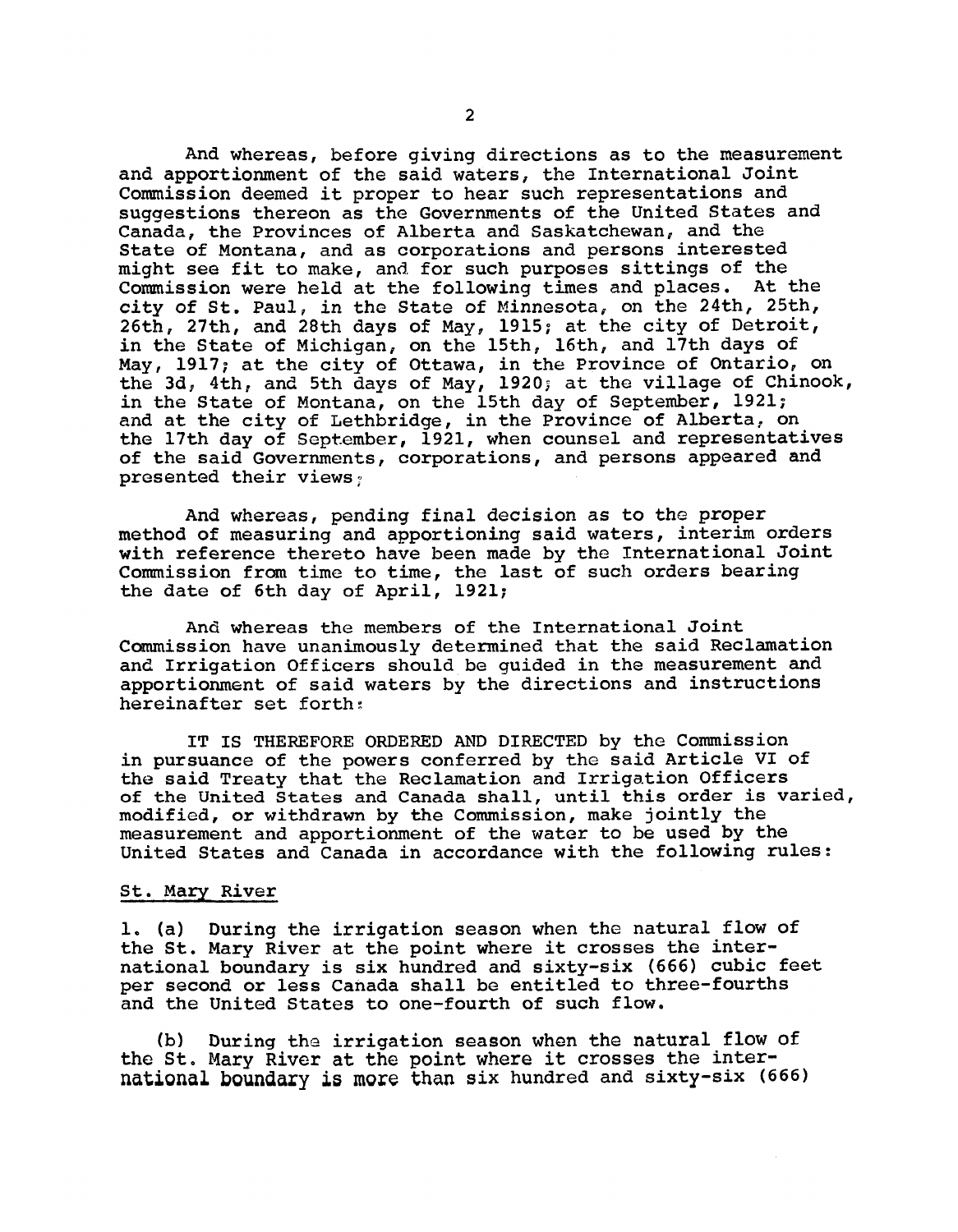cubic feet per second Canada shall be entitled to a prior appropriation of five hundred **(500)** cubic feet per second, and the excess over six hundred and sixty-six (666) cubic feet per second shall be divided equally between the two countries.

During the nonirrigation season the natural flow of the St. Mary River at the point where it crosses the international boundary shall be divided equally between the two countries,  $(c)$ 

# Milk River

11. (a) During the irrigation season when the natural flow of the Milk River at the point where it crosses the international boundary for the last time (commonly and hereafter called the Eastern Crossing) is six hundred and sixty-six **(666)** cubic feet per second or less, the United States shall be entitled to three-fourths and Canada to one-fourth of such natural **flow.** 

(b) During the irrigation season when the natural flow of the Milk River at the Eastern Crossing is more than six hundred and sixty-six **(666)** cubic feet per second the United States shall be entitled to a prior appropriation of five hundred **(500)** cubic feet per second and the excess over six hundred and sixty-six **(666)** cubic feet per second shall be divided equally between the two countries.

**(c)** During the nonirrigation season the natural flow of the Milk River at the Eastern Crossing shall be divided equally between the two countries.

### Eastern Tributaries of Milk River

**111.** The natural flow of the eastern (otherwise known as the Saskatchewan or northern) tributaries of the Milk River at the points where they cross the international boundary shall be divided equally between the two countries.

# Waters not naturally crossing the boundary

IV. Each country shall be apportioned such waters of the said rivers and of any tributaries thereof as rise in that country but do not naturally flow across the international boundary.

**V.**  For the purpose of carrying out the apportionment directed in Paragraphs I, **I1** and **I11** hereof the said Reclamation and Irrigation Officers shall jointly take steps -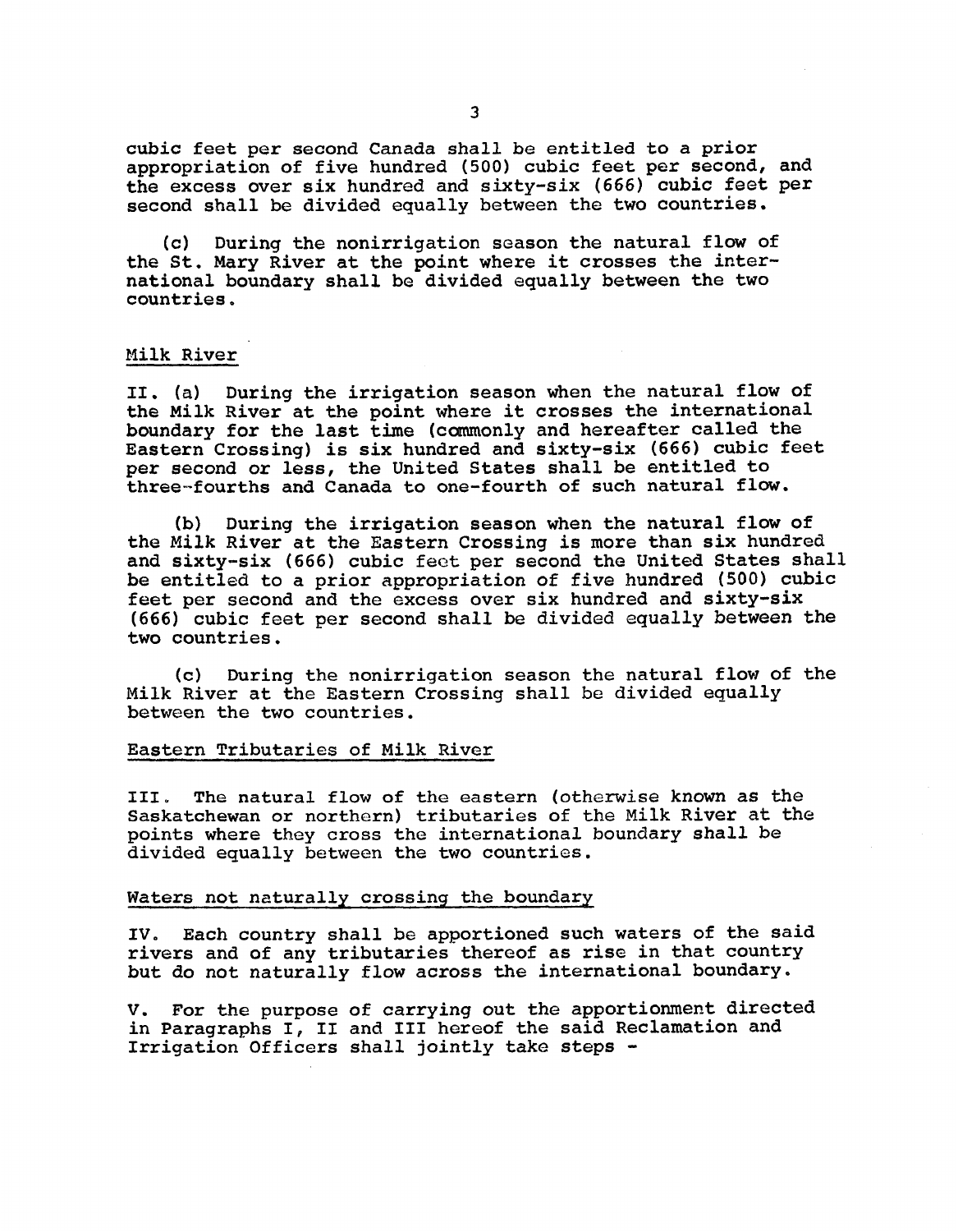(a) To ascertain and keep a daily record of the natural flow of the St. Mary River at the international boundary, of the Milk River at the Eastern Crossing, and of the eastern tributaries of the Milk River at the international boundary by measurement in each case:

- **(1)** At the gauging station at the international boundary;
- **(2)** At all places where any of the waters which would naturally flow across the international boundary at that particular point are diverted in either country prior to such crossing;
- **(3)** At all places where any of the waters which would naturally flow across the international boundary at that particular point are stored, or the natural flow thereof increased or decreased prior to such crossing;

(b) To fix the amount of water to which each country **is**  entitled in each case by applying the directions contained in paragraphs 1, **2** and **3** hereof to the total amount of the natural flow so ascertained in each case.

(c) To communicate the amount **so** fixed to all parties interested, **so** that the apportionment of the said waters may **be**  fully carried out by both countries in accordance with the said directions.

VI. Each country may receive its share of the said waters as **so** fixed at such point or points as it may desire. **A** gauging station shall be established and maintained by the Reclamation or Irrigation Officers of the country in which any diversion, storage, increase, or decrease of the natural flow shall be made at every point where such diversion, storage, increase, or decrease takes place.

VII. International gauging stations shall be maintained at the following points:

St. Mary River near international boundary; the north branch of Milk River near international boundarv; the south branch of Milk River near international boundary; Milk River at Eastern Crossing; Lodge Creek, Battle Creek, and Frenchman River, near international boundary; and gauging stations shall be established and maintained at such other points as the Commission may from time to time approve.

VIII. further authorized and directed:: The said Reclamation and Irrigation Officers are hereby

(a) To make such additional measurements and to take such further and other steps as may **be** necessary or advisable in order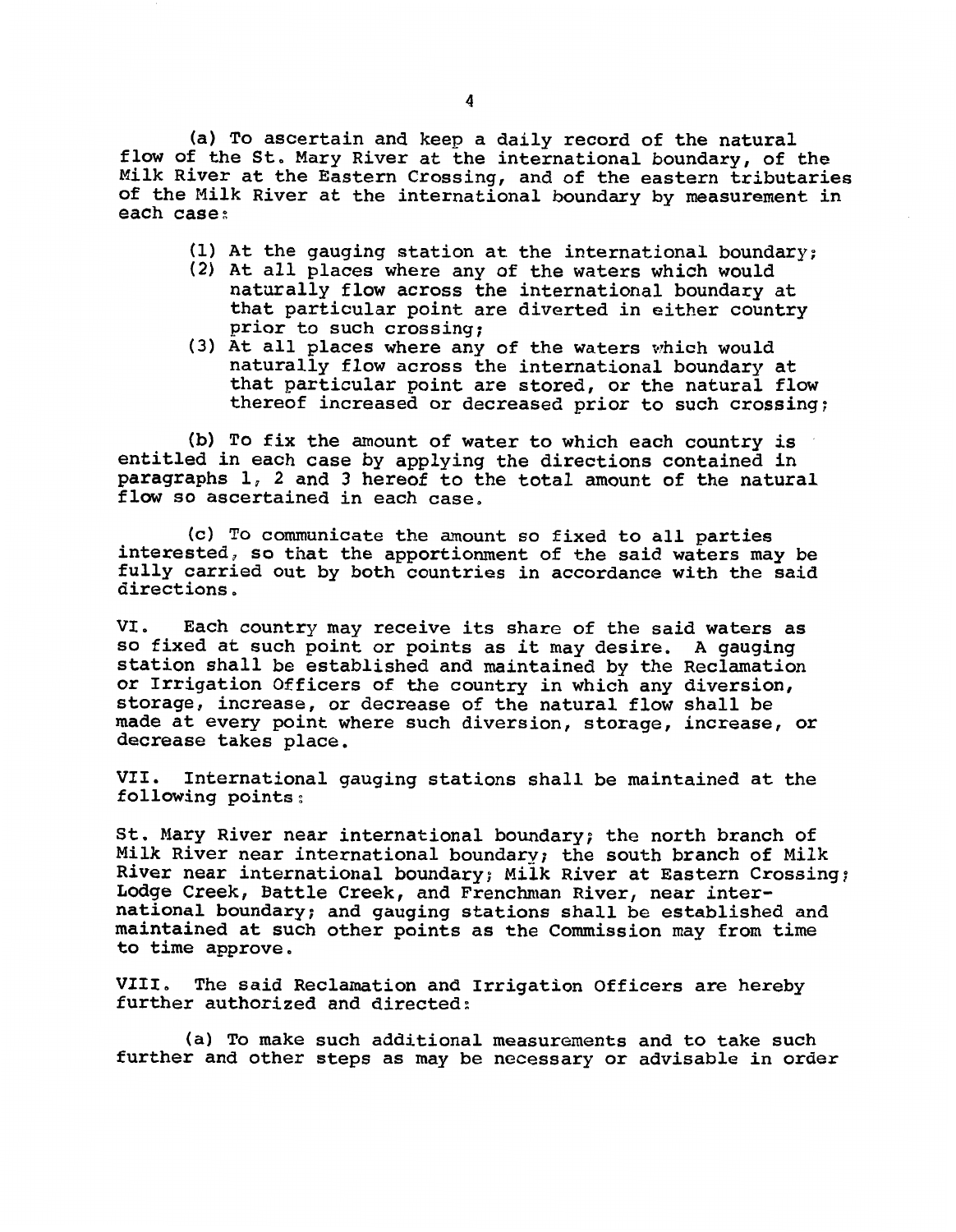to insure the apportionment of the said waters in accordance with **the** directions herein set forth.

(b) **To** operate the irrigation works of either country in **such** a manner as to facilitate the use by the other country of its share of the said waters and subject hereto to secure to the two countries the greatest beneficial use thereof.

(c) **To** report to the Commission the measurements made at all international and other gauging stations established pursuant to this order,

**IX,** In the event of any disagreement in respect to any matter or thing to **be** done under this order the said Reclamation and Irrigation Officers shall report to the Commission, setting forth fully the points of difference and the facts relating thereto.

**X.** The said order of the Commission, dated the 6th day of April 1921, is hereby withdrawn, except with respect to the report to be furnished to the Commission thereunder.

**"I** 

Dated at Ottawa, Canada, this 4th day **of** October, 1921.

0. **GARDNER**  C.A. **MAGRATH**  C.D. CLARK **HENRY** A, POWELL **W,H. HEARST PllARK A, SMITH**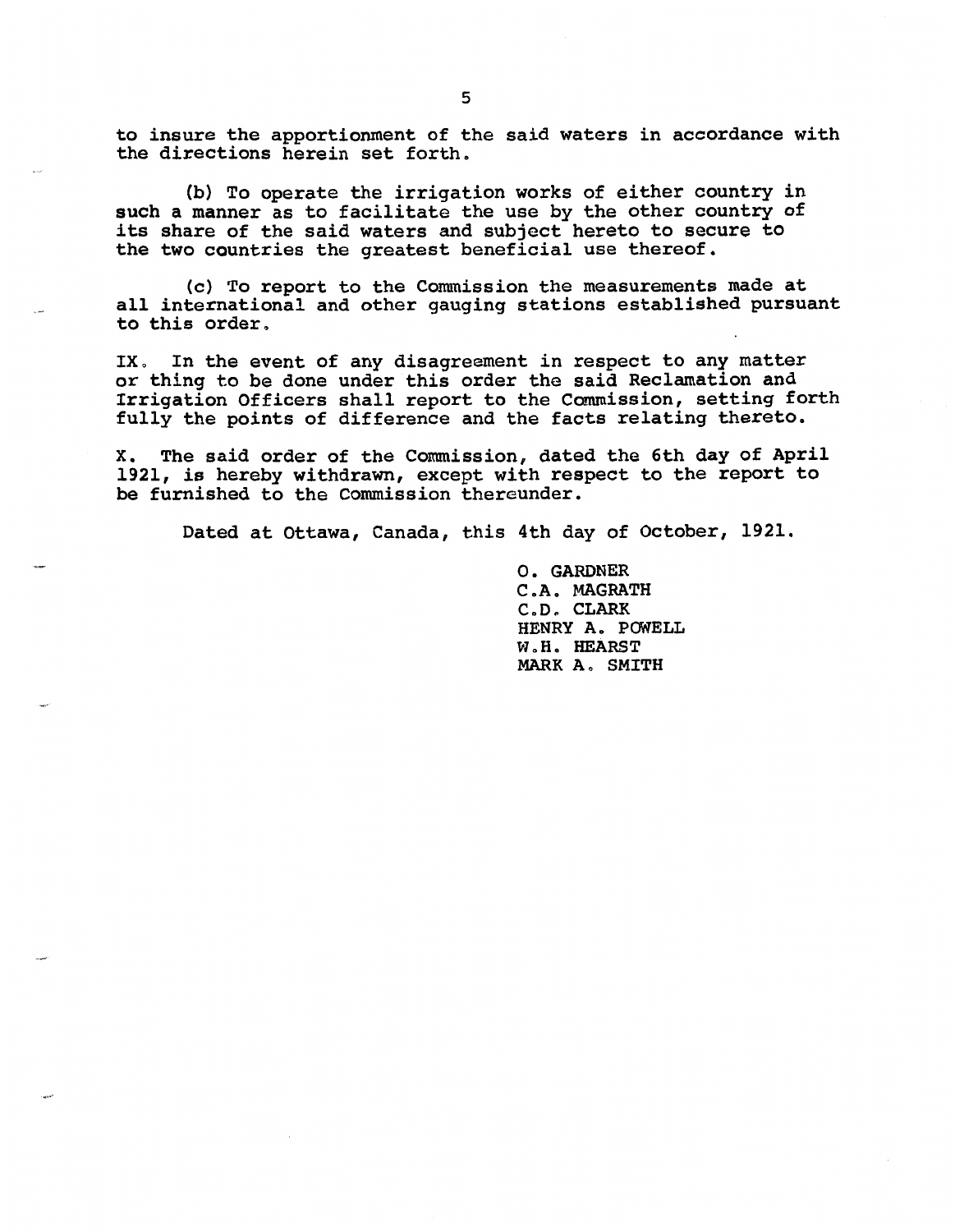## INTERNATIONAL JOINT COMMISSION

#### RECOMMENDATIONS

In the Matter of the Measurement and Apportionment of the Waters *of* the St. Mary and Milk Rivers and their Tributaries in the State of Montana and the Provinces of Alberta and Saskatchewan, under the Terms of Article VI of the Treaty of January **11,** 1909.

The Commission finds, as the result of a very thorough investigation of the possibilities of irrigation development in those portions *of* the State **of** Montana and the Provinces of Alberta and Saskatchewan capable of irrigation by the waters of the St. Mary and Milk Rivers and their tributaries, that the quantities of land in this international region susceptible of development far exceed the capacity of the rivers in question even under the most exhaustive systen of conservation. It is therefore of the utmost importance, not only because of the practical benefits to accrue to the people of this western country, but still more because **the** St. Mary and Milk Rivers problem is one that might easily become a source of serious irritation and misunderstanding to the people of the two countries, that every effort should be made to obtain the maximum efficiency in irrigation from these waters

In the first Annual Report of the United States Reclamation Service, 1902, a project was outlined for the storage of 250,000 acre-feet of water by means of a dam across the outlet of the St. Mary Lakes.

And, further, the United States Reclamation Service has already constructed a reservoir at Sherbourne Lake, and the Commission is informed that said Service has in contemplation the construction of what is known as the Chain-of-Lakes Reservoir in the valley of the Milk River after that stream leaves Canada; and that the Reclamation Service of Caaada has in contemplation the construction of what is called the Verdigris **Coulee** Reservoir on the **northern side** of the Milk River,

The Commission is strongly of the opinion that the construction of said St. Mary Lakes, Chain-of-Lakes, and Verdigris Coulee reservoirs, and the operation of all reservoirs under its direction will make it possible to conserve practically the entire winter flow and flood waters of the two streams and insure the greatest beneficial use of the same to both countries. Because of the international interests involved and as a means of furthering those relations of neighborliness and good fellowship which it is convinced the people of both countries have earnestly at heart, the Commission believes that the cost of construction of **the works at the** outlet **of 'St, Mary Lakes should** not **be**  charged against any particular project, but should **be borne**  jointly by the Governments of the United States and Canada, the **legal title of said** reservoir to be vested in the United States.